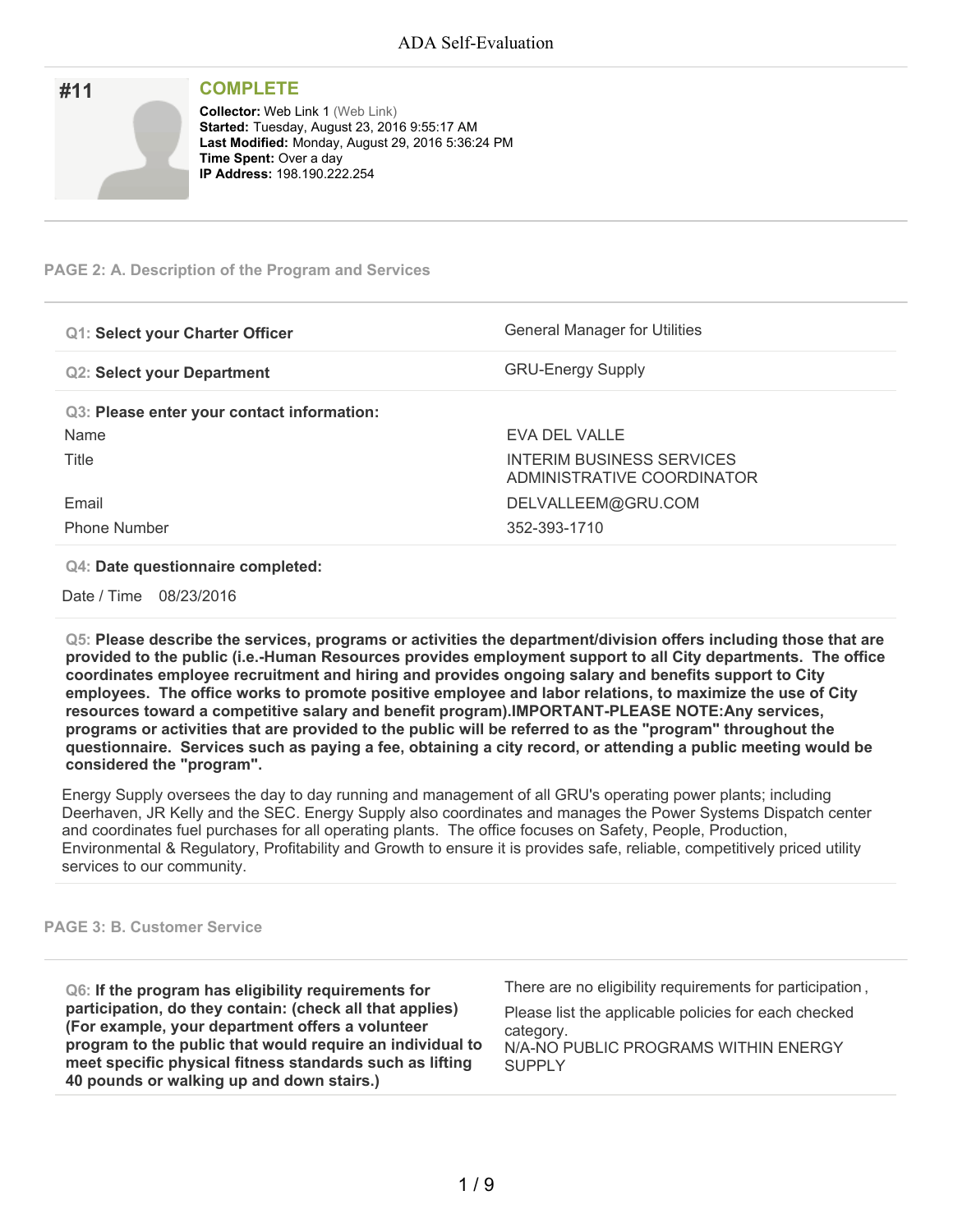| Q7: If there are applicable policies, how does the<br>program ensure that these policies do not discriminate<br>against people with disabilities?                                                                                                                                                            | N/A-NO PUBLIC PROGRAMS WITHIN ENERGY<br><b>SUPPLY</b>                                                                                                                            |
|--------------------------------------------------------------------------------------------------------------------------------------------------------------------------------------------------------------------------------------------------------------------------------------------------------------|----------------------------------------------------------------------------------------------------------------------------------------------------------------------------------|
| Q8: Is there a formal policy in place to respond to<br>requests from the general public for sign language, oral<br>and cued speech interpreters, or other modifications to<br>the program to allow people with disabilities to<br>participate?                                                               | If yes, please describe and list the written policy:<br>N/A-NO PUBLIC PROGRAMS WITHIN ENERGY<br><b>SUPPLY</b>                                                                    |
| Q9: Does the program have standard operating<br>procedures in place to include a person with<br>disabilities? [For example, allowing a service animal into<br>a facility, allowing someone to bring a personal<br>attendant with them to a recreation class or moving an<br>event to an accessible location] | If yes, please describe and list the written procedure:<br>N/A-NO PUBLIC PROGRAMS WITHIN ENERGY<br><b>SUPPLY</b>                                                                 |
| Q10: Is the program staff that interacts with the<br>publictrained on the correct procedures to follow when a<br>person requests an interpreter?                                                                                                                                                             | If yes, please describe the training:<br>N/A-NO PUBLIC PROGRAMS WITHIN ENERGY<br><b>SUPPLY</b>                                                                                   |
| Q11: How much notice is required to provide an<br>accommodation request?                                                                                                                                                                                                                                     | Timing is handled case-by-case depending on nature<br>of request                                                                                                                 |
| Q12: Do you track accessibility requests for the<br>program?                                                                                                                                                                                                                                                 | If yes, please list how many requests have been<br>received in the past 12-36 months and what the<br>requests were for.<br>N/A-NO PUBLIC PROGRAMS WITHIN ENERGY<br><b>SUPPLY</b> |
| Q13: Does the program charge an additional fee for<br>modifying the program for a person with disabilities?                                                                                                                                                                                                  | If yes, please describe:<br>N/A-NO PUBLIC PROGRAMS WITHIN ENERGY<br><b>SUPPLY</b>                                                                                                |
| Q14: Are there any hard copy or digital forms required<br>for admission or participation in the program (i.e. tests,<br>applications, registration forms, etc.)?                                                                                                                                             | If yes, please list the forms:<br>N/A-NO PUBLIC PROGRAMS WITHIN ENERGY<br><b>SUPPLY</b>                                                                                          |
| Q15: Do the forms contain a notice that the City does not<br>discriminate against people with disabilities?                                                                                                                                                                                                  | No                                                                                                                                                                               |
| Q16: Is an interview required prior to an applicant's<br>admission to the program?                                                                                                                                                                                                                           | If yes, please describe the selection criteria used in<br>the interview.<br>N/A-NO PUBLIC PROGRAMS WITHIN ENERGY<br><b>SUPPLY</b>                                                |
| Q17: When hiring temporary or permanent employees,<br>does the program consistently use selection criteria that<br>does not discriminate based on disability?                                                                                                                                                | Yes                                                                                                                                                                              |
| Q18: Does the program ensure individuals with<br>disabilities are allowed the opportunity to participate as<br>members of any program associated citizen's advisory<br>boards or committees?                                                                                                                 | If yes, please explain the process to ensure<br>opportunities are provided.<br>N/A-NO PUBLIC PROGRAMS WITHIN ENERGY<br><b>SUPPLY</b>                                             |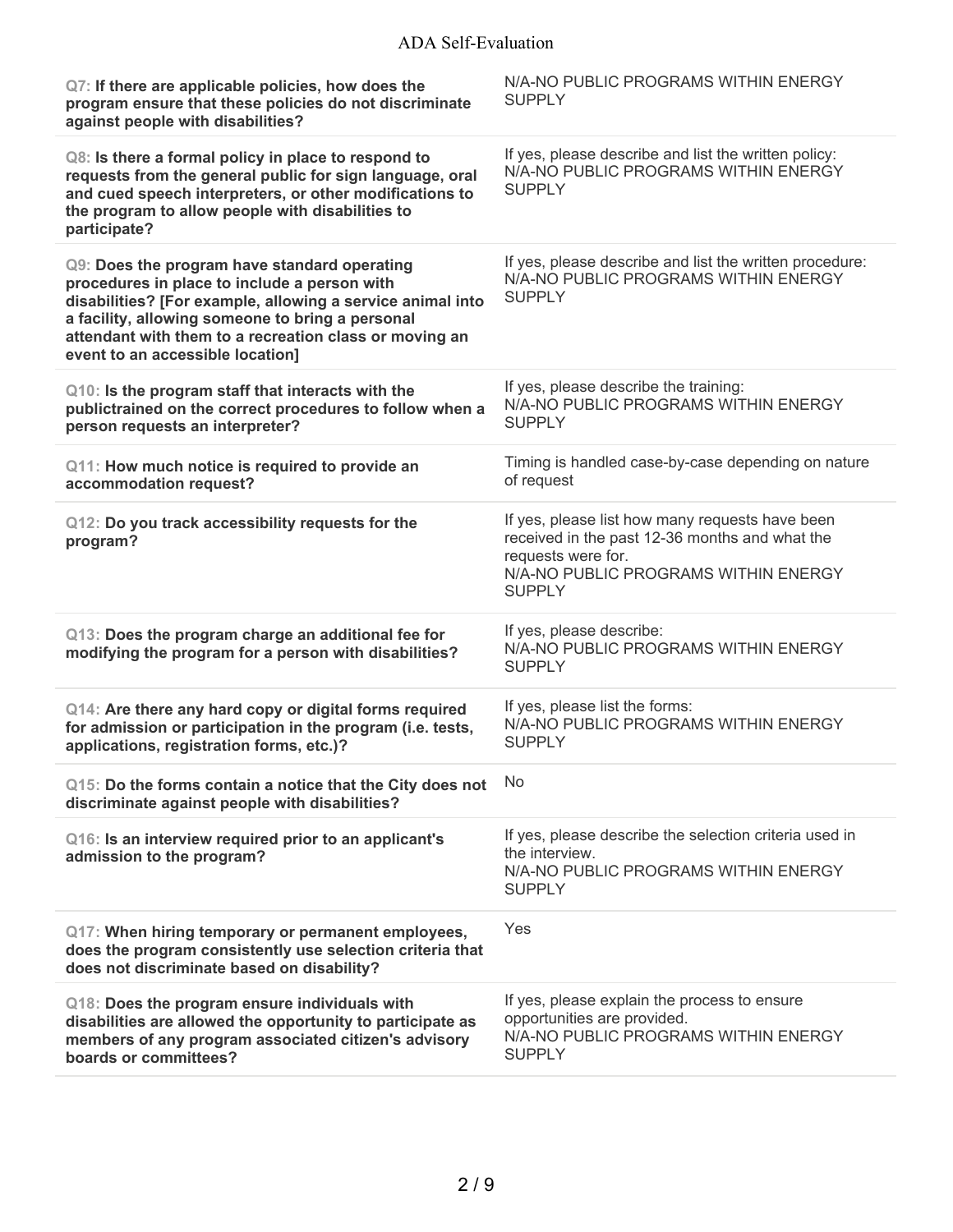| Q19: Are individuals with disabilities currently serving<br>on any of the program's advisory boards or<br>committees?                                                                                                                                                                                                                    | No,<br>If yes, list the committees:<br>N/A-NO PUBLIC PROGRAMS WITHIN ENERGY<br><b>SUPPLY</b>                                                                                                    |
|------------------------------------------------------------------------------------------------------------------------------------------------------------------------------------------------------------------------------------------------------------------------------------------------------------------------------------------|-------------------------------------------------------------------------------------------------------------------------------------------------------------------------------------------------|
| <b>PAGE 4: C. Notice Requirements</b>                                                                                                                                                                                                                                                                                                    |                                                                                                                                                                                                 |
| Q20: Is a "Notice under the Americans with Disabilities<br>Act" or a non-discrimination statement made accessible,<br>as needed, to program participants who may be persons<br>with disabilities?                                                                                                                                        | If yes, please list all locations where it is available:<br>N/A-NO PUBLIC PROGRAMS WITHIN ENERGY<br><b>SUPPLY</b>                                                                               |
| Q21: Does the non-discrimination statement include<br>information about the City's ADA Coordinator and how<br>to contact them or file a grievance?                                                                                                                                                                                       | Yes                                                                                                                                                                                             |
| Q22: Is program staff that regularly interacts with the<br>public familiar with the City's ADA grievance/complaint<br>procedures when an incident of disability discrimination<br>is alleged?                                                                                                                                            | Yes                                                                                                                                                                                             |
| Q23: Does the program notify all persons that public<br>meetings, hearings, interviews, and conferences will be<br>held in accessible locations and that adaptive/auxiliary<br>aids (such as assistive listening devices, readers for the<br>blind, pen and paper) will be provided, upon request, to<br>participants with disabilities? | No,<br>If yes, please describe how the notifications are made<br>and how much advance notice is required to provide<br>accommodations.<br>N/A-NO PUBLIC PROGRAMS WITHIN ENERGY<br><b>SUPPLY</b> |
| Q24: Is there a formal policy in place to respond to<br>requests from the general public for note takers,<br>computer-assisted real time transcription services, and<br>other auxiliary aids and services for providing effective<br>communication?                                                                                      | No                                                                                                                                                                                              |
| <b>PAGE 5: D. Printed Information</b>                                                                                                                                                                                                                                                                                                    |                                                                                                                                                                                                 |
| Q25: Does the program have printed materials (i.e.<br>forms, newsletters, brochures, calendars, fact sheets)<br>that are made available to the public?                                                                                                                                                                                   | No,<br>If yes, please describe the printed materials.<br>N/A-NO PUBLIC PROGRAMS WITHIN ENERGY<br><b>SUPPLY</b>                                                                                  |
| Q26: Who manages the printed materials?                                                                                                                                                                                                                                                                                                  | Respondent skipped this<br>question                                                                                                                                                             |
| Q27: Is there a formal policy in place to respond to<br>requests from the general public for alternate document<br>formats of the printed materials that are made to the<br>public?                                                                                                                                                      | No,<br>If yes, please describe and listthe written policy.<br>N/A-NO PUBLIC PROGRAMS WITHIN ENERGY<br><b>SUPPLY</b>                                                                             |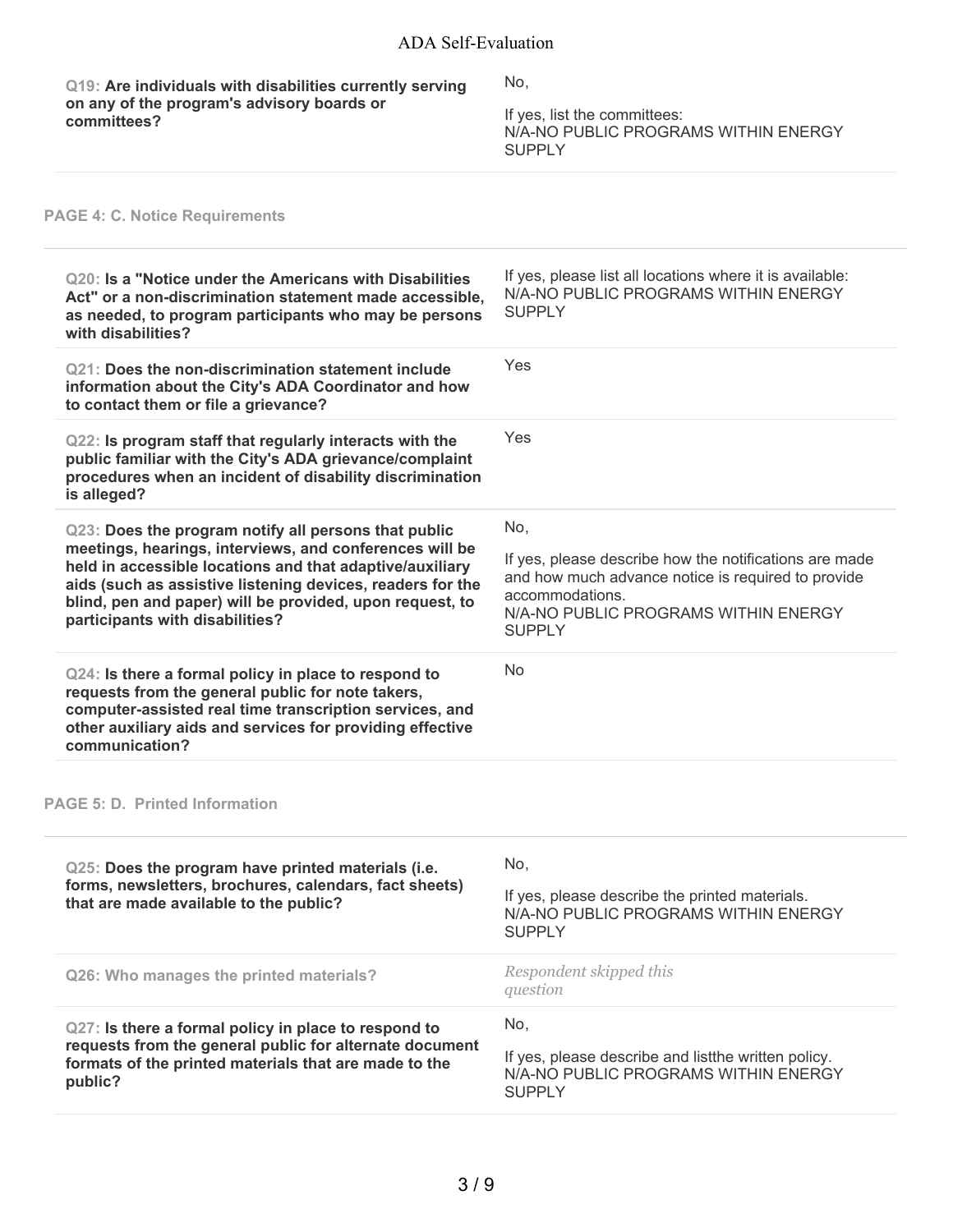| Q28: What types of alternate document formats does the                                                                                                                               | Please list other media type(s):                                                                                                                                                   |
|--------------------------------------------------------------------------------------------------------------------------------------------------------------------------------------|------------------------------------------------------------------------------------------------------------------------------------------------------------------------------------|
| program make available when requested? (Check all that                                                                                                                               | N/A-NO PUBLIC PROGRAMS WITHIN ENERGY                                                                                                                                               |
| apply)                                                                                                                                                                               | <b>SUPPLY</b>                                                                                                                                                                      |
| Q29: How much notice is required to provide the                                                                                                                                      | Respondent skipped this                                                                                                                                                            |
| alternate document formats?                                                                                                                                                          | question                                                                                                                                                                           |
| Q30: Do you track accessibility requests for alternate<br>formats of printed material?                                                                                               | If yes, please list how many requests have been<br>received in the past 12 - 36 months and what the<br>requests were for:<br>N/A-NO PUBLIC PROGRAMS WITHIN ENERGY<br><b>SUPPLY</b> |
| Q31: Does the program charge an additional fee for                                                                                                                                   | If yes, please describe:                                                                                                                                                           |
| providing materials in alternative formats for people with                                                                                                                           | N/A-NO PUBLIC PROGRAMS WITHIN ENERGY                                                                                                                                               |
| disabilities?                                                                                                                                                                        | <b>SUPPLY</b>                                                                                                                                                                      |
| Q32: Does the program include images of individuals<br>with disabilities in the printed materials and<br>publications?                                                               | Respondent skipped this<br>question                                                                                                                                                |
| <b>PAGE 6: E. Television and Audiovisual Public Information</b>                                                                                                                      |                                                                                                                                                                                    |
| Q33: Does the program produce audiovisual (film,                                                                                                                                     | If yes, please list the types of presentations that are                                                                                                                            |
| videotape, television, digital) presentations, or website                                                                                                                            | provided:                                                                                                                                                                          |
| demonstrations/webinars for the public or provide these                                                                                                                              | N/A-NO PUBLIC PROGRAMS WITHIN ENERGY                                                                                                                                               |
| types presentations to the public?                                                                                                                                                   | <b>SUPPLY</b>                                                                                                                                                                      |
| Q34: Is there a formal policy in place to respond to<br>requests from the general public for accessible<br>audiovisual, televised or online presentations provided<br>to the public? | If yes, please describe and list the written policy:<br>N/A-NO PUBLIC PROGRAMS WITHIN ENERGY<br><b>SUPPLY</b>                                                                      |
| Q35: What types of accessible audio/visual, televised or                                                                                                                             | Please list the other formats:                                                                                                                                                     |
| online presentation formats does the program make                                                                                                                                    | N/A-NO PUBLIC PROGRAMS WITHIN ENERGY                                                                                                                                               |
| available when requested?                                                                                                                                                            | <b>SUPPLY</b>                                                                                                                                                                      |
| Q36: How much notice is required to provide the                                                                                                                                      | Respondent skipped this                                                                                                                                                            |
| accessible presentation formats?                                                                                                                                                     | question                                                                                                                                                                           |
| Q37: Do you track accessibility requests for accessible<br>presentation formats?                                                                                                     | If yes, please list how many requests have been<br>received in the past 12 - 36 months and what the<br>requests were for:<br>N/A-NO PUBLIC PROGRAMS WITHIN ENERGY<br><b>SUPPLY</b> |
| Q38: Does the program charge an additional fee for                                                                                                                                   | If yes, please describe:                                                                                                                                                           |
| providing presentations in accessible formats for people                                                                                                                             | N/A-NO PUBLIC PROGRAMS WITHIN ENERGY                                                                                                                                               |
| with disabilities?                                                                                                                                                                   | <b>SUPPLY</b>                                                                                                                                                                      |
| Q39: Do the audio/visual presentations include                                                                                                                                       | Respondent skipped this                                                                                                                                                            |
| portrayals of individuals with disabilities?                                                                                                                                         | question                                                                                                                                                                           |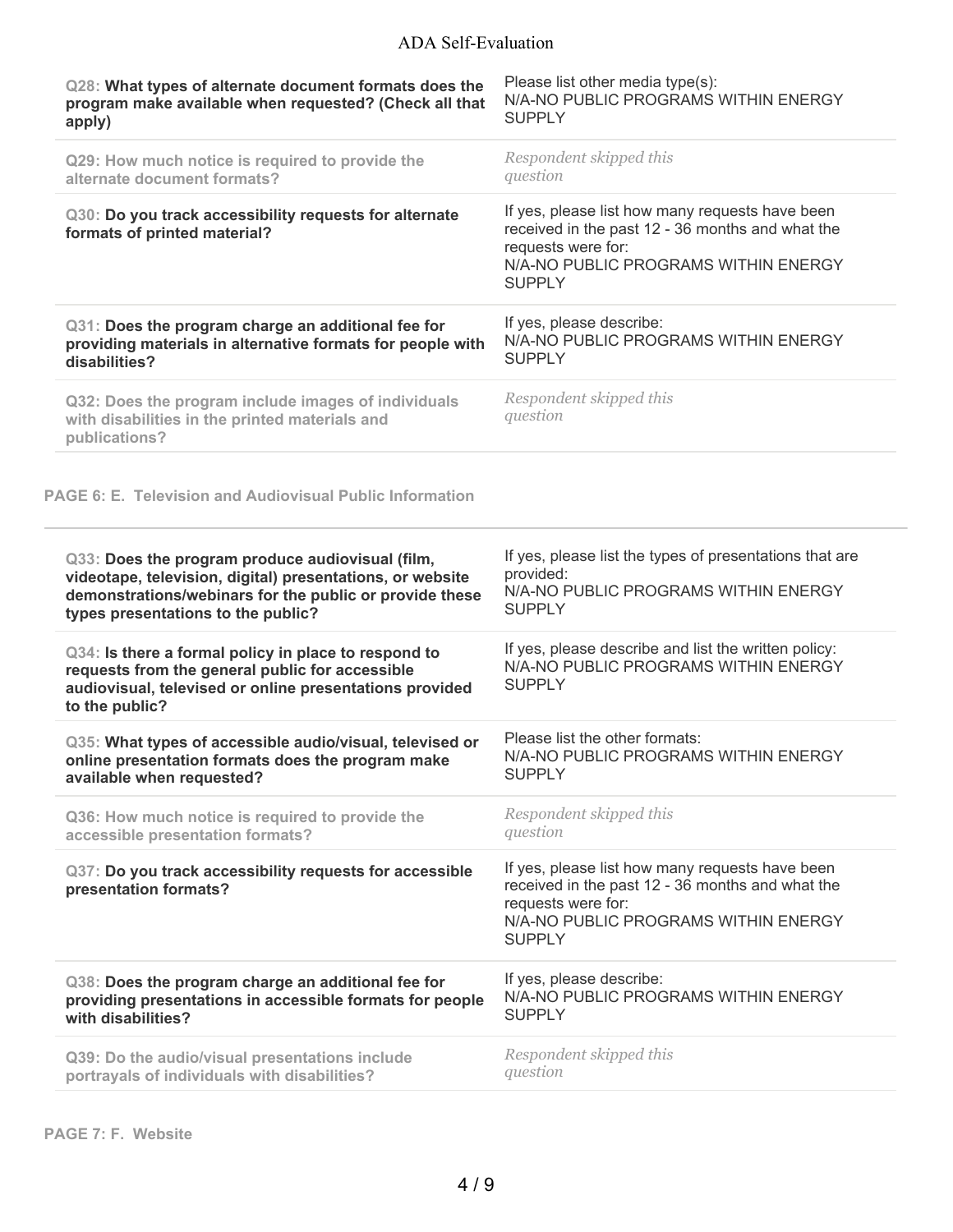| Q40: Does the program provide information about its<br>offerings to the public on the internet?                                                                                                                                                                                                                                               | If yes, please list the URL:<br>N/A-NO PUBLIC PROGRAMS WITHIN ENERGY<br><b>SUPPLY</b>                                                         |
|-----------------------------------------------------------------------------------------------------------------------------------------------------------------------------------------------------------------------------------------------------------------------------------------------------------------------------------------------|-----------------------------------------------------------------------------------------------------------------------------------------------|
| Q41: What information is provided on the internet?                                                                                                                                                                                                                                                                                            |                                                                                                                                               |
| Please describe briefly:                                                                                                                                                                                                                                                                                                                      | N/A-NO PUBLIC PROGRAMS WITHIN<br><b>ENERGY SUPPLY</b>                                                                                         |
| Q42: Does the webpage(s) include information about the<br>accessibility of the facilities (parking, bathrooms,<br>assistive listening devices, etc.) where the program is<br>offered?                                                                                                                                                         | If yes, please briefly describe what information is<br>provided about accessibility:<br>N/A-NO PUBLIC PROGRAMS WITHIN ENERGY<br><b>SUPPLY</b> |
| Q43: Who manages the information regarding the<br>facilities, programs and services provided on the<br>internet?                                                                                                                                                                                                                              | Respondent skipped this<br>question                                                                                                           |
| Q44: Does the website home page include easily<br>locatable information, including a telephone number and<br>email address, for use in reporting website accessibility<br>problems and requesting accessible services and<br>information?                                                                                                     | Respondent skipped this<br>question                                                                                                           |
| Q45: Do all links have a text description that can be read<br>by a screen reader (not just a graphic or "click here")?                                                                                                                                                                                                                        | Respondent skipped this<br>question                                                                                                           |
| Q46: Do all the photographs, maps, graphics and other<br>images on the webpages currently have HTML tags<br>(such as an "alt" tag or a long description tag) with text<br>equivalents of the material being visually conveyed?                                                                                                                | Respondent skipped this<br>question                                                                                                           |
| Q47: Are all the documents posted on the webpages<br>available in HTML or other text-based format (for<br>example rich text format (RTF) or word processing<br>format), even if they are also provided in another format,<br>such as Portable Document Format (PDF)?                                                                          | Respondent skipped this<br>question                                                                                                           |
| Q48: If a webpage has data charts or tables, is HTML<br>used to associate all data cells with column and row<br>identifiers?                                                                                                                                                                                                                  | Respondent skipped this<br>question                                                                                                           |
| Q49: Do all video files available on the webpages have<br>audio descriptions of what is being displayed to provide<br>access to visually conveyed information for people who<br>are blind or have low vision?                                                                                                                                 | Respondent skipped this<br>question                                                                                                           |
| Q50: Do all video files on the webpages have written<br>captions of spoken communication to provide access to<br>people who are deaf or hard of hearing?                                                                                                                                                                                      | Respondent skipped this<br>question                                                                                                           |
| Q51: Does the top of each page with navigation links<br>have a "skip navigation" link?[This feature directs<br>screen readers to bypass the row of navigation links and<br>start at the webpage content, thus enabling people who<br>use screen readers to avoid having to listen to all the<br>links each time they add more to a new page.] | Respondent skipped this<br>question                                                                                                           |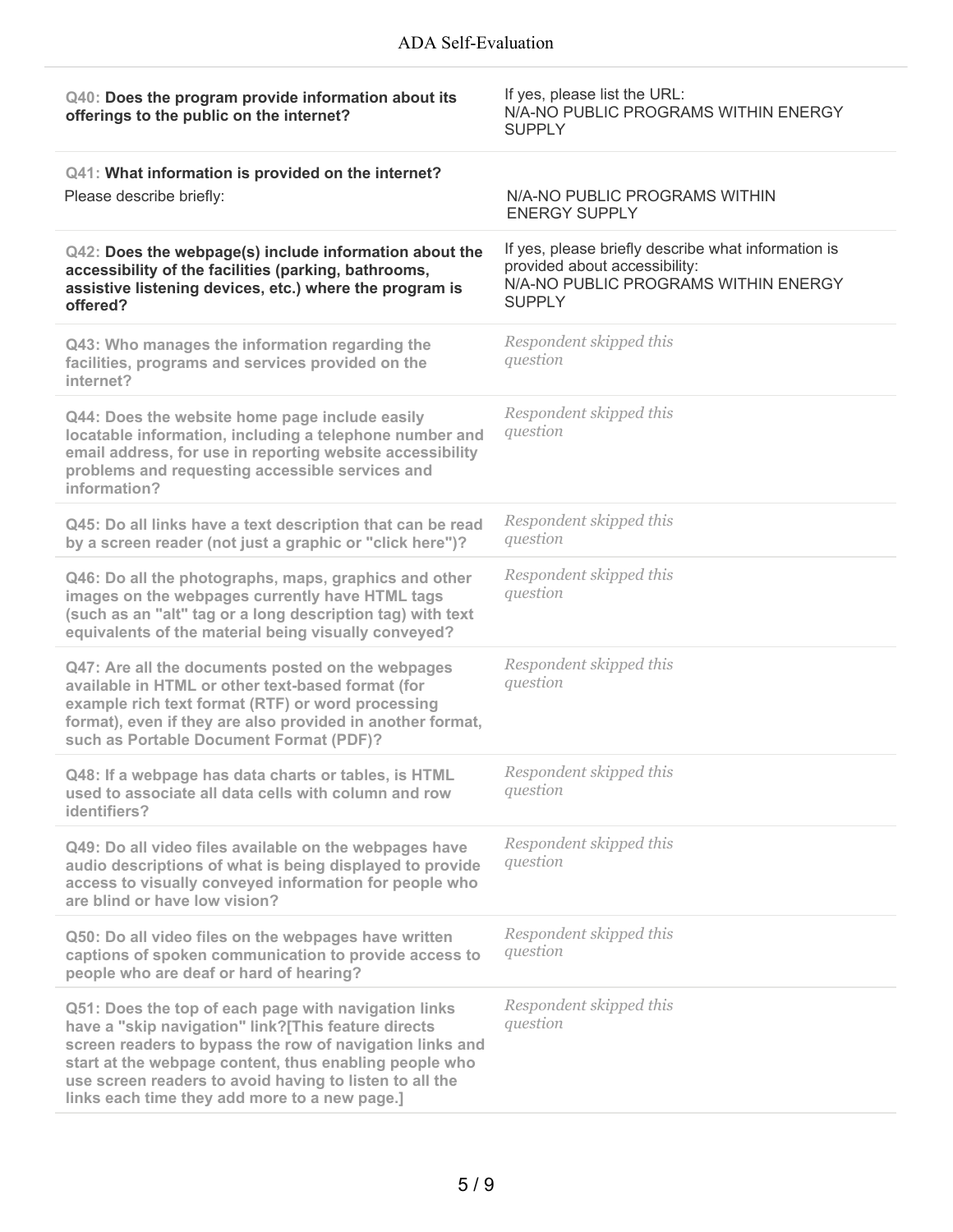| Q52: Is the webpage content regularly (at least annually)<br>tested for accessibility to ensure it is usable by people<br>with disabilities, including those who use speaking<br>browsers? | If yes, please briefly describe how the content is<br>tested for accessibility:<br>N/A-NO PUBLIC PROGRAMS WITHIN ENERGY<br><b>SUPPLY</b>    |
|--------------------------------------------------------------------------------------------------------------------------------------------------------------------------------------------|---------------------------------------------------------------------------------------------------------------------------------------------|
| Q53: Is there a formal policy established to<br>ensurewebpages will be accessible?                                                                                                         | If yes, pleaselist the written policy:<br>N/A-NO PUBLIC PROGRAMS WITHIN ENERGY<br><b>SUPPLY</b>                                             |
| Q54: Is the policy posted on the webpage, where it can<br>be easily located?                                                                                                               | If yes, please provide the URL of the notice:<br>N/A-NO PUBLIC PROGRAMS WITHIN ENERGY<br><b>SUPPLY</b>                                      |
| Q55: Is there a standard operating procedure in place to<br>ensure that new and modified webpages and content are<br>accessible?                                                           | If yes, please describe the process that has been<br>established:<br>N/A-NO PUBLIC PROGRAMS WITHIN ENERGY<br><b>SUPPLY</b>                  |
| Q56: Does the in-house communications staff and<br>department contacts responsible for webpage content<br>development receive training on the guidelines for<br>website accessibility?     | If yes, please describe the training process and the<br>most recent training date:<br>N/A-NO PUBLIC PROGRAMS WITHIN ENERGY<br><b>SUPPLY</b> |
| <b>PAGE 8: G. Public Telephones and Communication Devices</b>                                                                                                                              |                                                                                                                                             |
| Q57: Does the program's main public access number<br>have an automated phone menu service (i.e. press 1 for<br>, press 2 for)?                                                             | Respondent skipped this<br>question                                                                                                         |
| Q58: If yes, does the system offer a simple, 1-step way<br>for a caller to bypass the menu and speak directly with a<br>staff person during regular business hours?                        | Respondent skipped this<br>question                                                                                                         |
| Q59: What tools does the program use to communicate<br>by phone with people with speech or hearing<br>difficulties?                                                                        | Other (Please List):<br>N/A-NO PUBLIC PROGRAMS WITHIN ENERGY<br><b>SUPPLY</b>                                                               |
| Q60: Does the program publish the City's TTY (text<br>telephone) relay service in all materials where a phone<br>number is listed?                                                         | Respondent skipped this<br>question                                                                                                         |
| Q61: If a third-party "Relay" system is used, does<br>program staff receive training on how to place a Relay<br>call to a customer, as well as receive one?                                | If yes, please describe the training here:<br>N/A-NO PUBLIC PROGRAMS WITHIN ENERGY<br><b>SUPPLY</b>                                         |
| PAGE 9: H. Accessible/Adaptive Equipment                                                                                                                                                   |                                                                                                                                             |
| Q62: Does the program allow members of the public to<br>use electronic equipment such as copy machines or                                                                                  | If yes, please describe the equipment the public is<br>allowed to use:                                                                      |

N/A-NO PUBLIC PROGRAMS WITHIN ENERGY SUPPLY

**computer terminals?**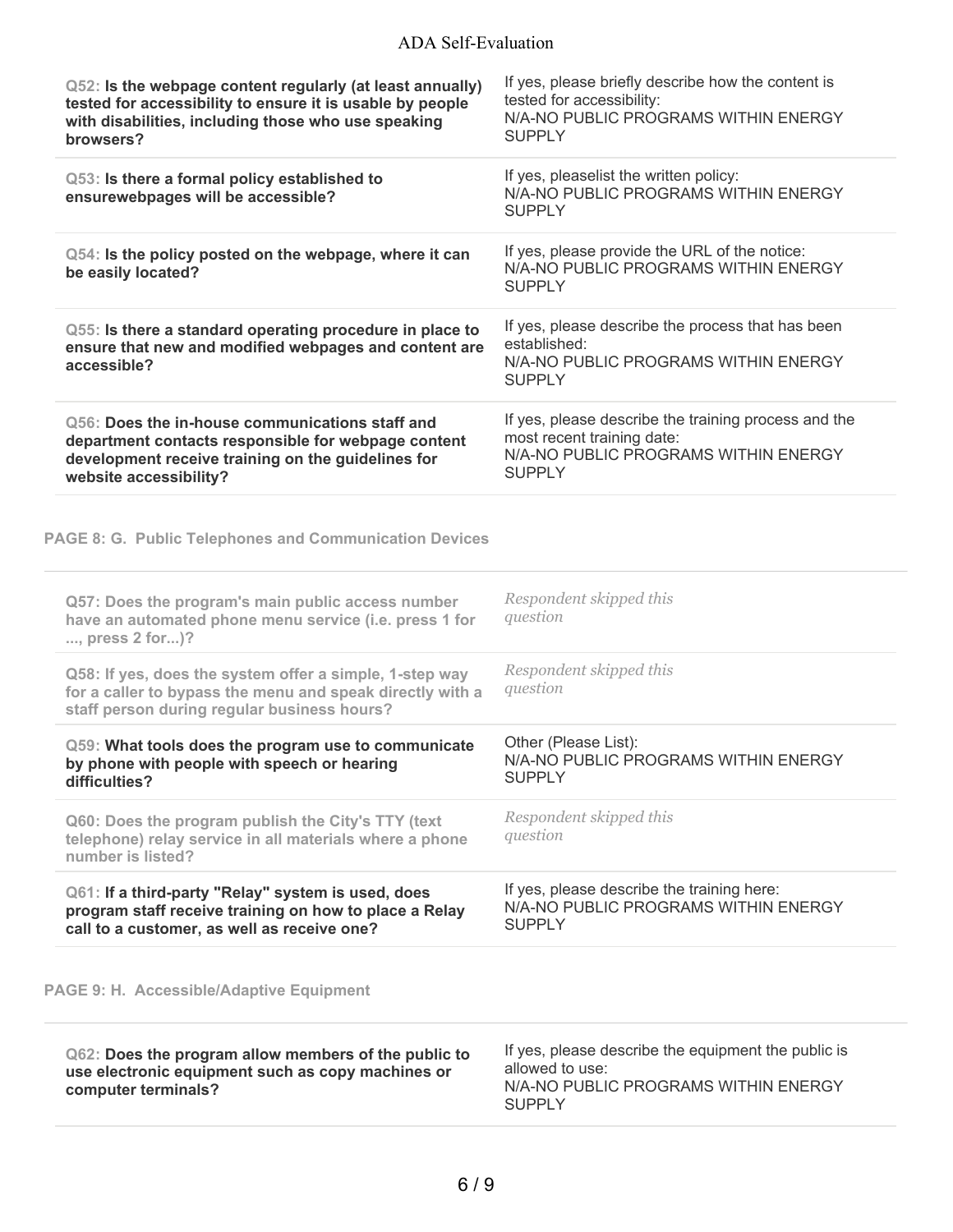| Q63: Does the program ensure that the electronic<br>equipment is accessible to and usable by individuals<br>with disabilities (For example, is a public computer<br>terminal provided on a lowered counter or in an<br>accessible workstation)?    | If yes, please describe how the equipment is made<br>accessible.<br>N/A-NO PUBLIC PROGRAMS WITHIN ENERGY<br><b>SUPPLY</b>                                                           |
|----------------------------------------------------------------------------------------------------------------------------------------------------------------------------------------------------------------------------------------------------|-------------------------------------------------------------------------------------------------------------------------------------------------------------------------------------|
| Q64: Are auxiliary aids (such as a moveable light<br>source, adjustable worktable levels, paper and pen, etc.)<br>provided to assist persons with disabilities?                                                                                    | If yes, please describe:<br>N/A-NO PUBLIC PROGRAMS WITHIN ENERGY<br><b>SUPPLY</b>                                                                                                   |
| PAGE 10: I. Public Meetings                                                                                                                                                                                                                        |                                                                                                                                                                                     |
| Q65: Does the program hold public meetings, hearings<br>or conferences?                                                                                                                                                                            | Respondent skipped this<br>question                                                                                                                                                 |
| Q66: Does the program require that public meetings,<br>hearing, and conferences be held in accessible<br>locations?                                                                                                                                | Respondent skipped this<br>question                                                                                                                                                 |
| Q67: Do all printed or electronic materials about<br>program-sponsored/hosted public events, public<br>meetings, public hearings, or public appearances by and<br>with City officials include instructions about how to<br>request accommodations? | If yes, please describe the instructions provided and<br>how much advance notice is required to provide<br>accommodations:<br>N/A-NO PUBLIC PROGRAMS WITHIN ENERGY<br><b>SUPPLY</b> |
| Q68: If yes, what types of accommodations can the<br>program provide to the public when requested?                                                                                                                                                 | Other (please list)<br>N/A-NO PUBLIC PROGRAMS WITHIN ENERGY<br><b>SUPPLY</b>                                                                                                        |
| Q69: How many Assistive listening devices are made<br>available for public meetings?                                                                                                                                                               | Respondent skipped this<br>question                                                                                                                                                 |
| Q70: Does the program charge an additional fee for<br>providing accommodations for people with disabilities?                                                                                                                                       | If yes, please describe:<br>N/A-NO PUBLIC PROGRAMS WITHIN ENERGY<br><b>SUPPLY</b>                                                                                                   |
| <b>PAGE 11: J. Transportation Services</b>                                                                                                                                                                                                         |                                                                                                                                                                                     |
| Q71: Does the program provide transportation to<br>volunteers, visitor, or program participants?                                                                                                                                                   | If yes, please describe<br>N/A-NO PUBLIC PROGRAMS WITHIN ENERGY<br><b>SUPPLY</b>                                                                                                    |
| Q72: Does the program have procedures to make<br>transportation accessible to persons who have visual,<br>hearing, mobility and learning disabilities?                                                                                             | If yes, please identify the disability and procedures to<br>make transportation accessible.<br>N/A-NO PUBLIC PROGRAMS WITHIN ENERGY                                                 |

# **PAGE 12: K. Tours and Trips**

SUPPLY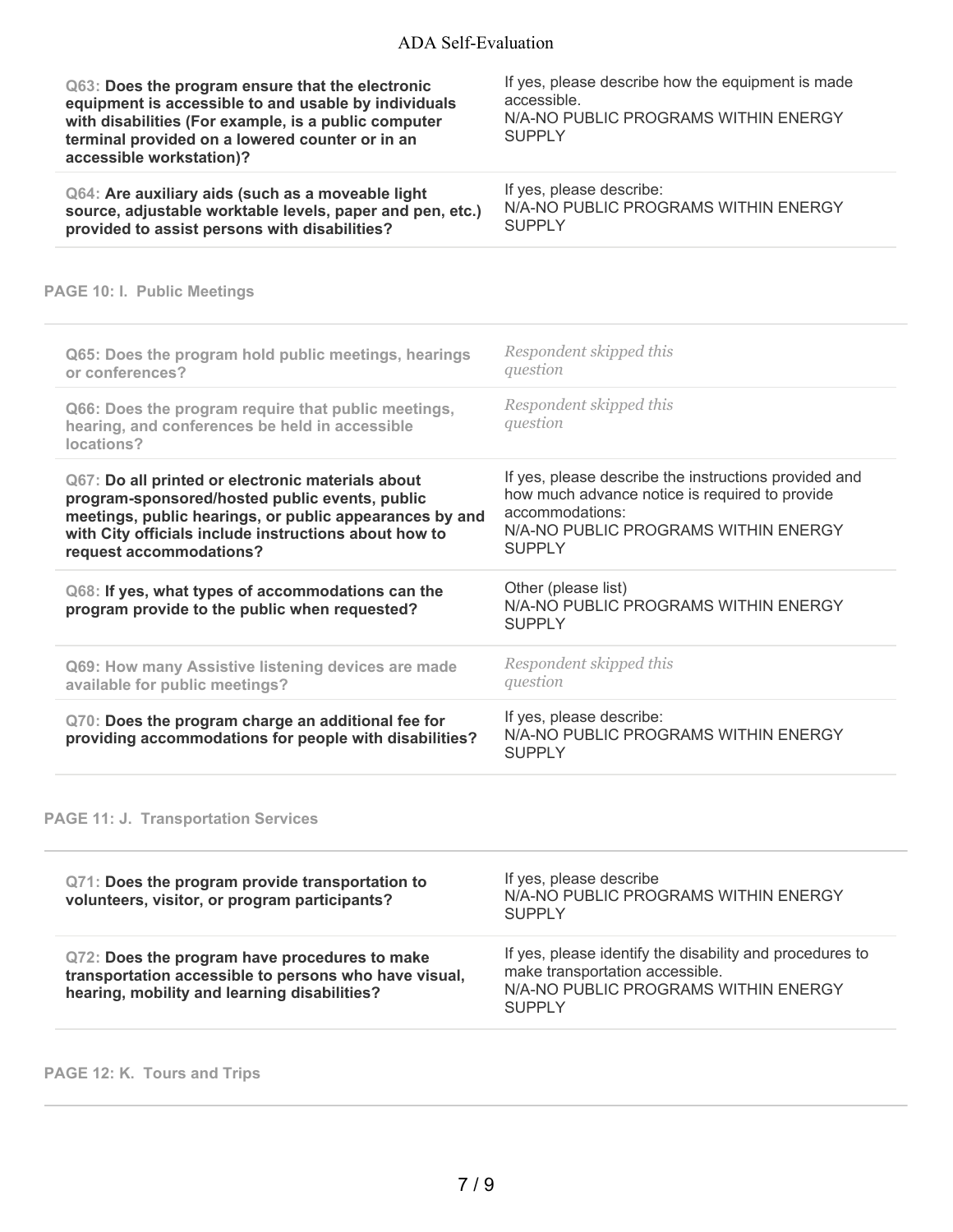| Q73: Does the program provide facility tours or organize<br>trips for members of the pubic?                                                                                                                                  | If yes, please list the tours and trips offered:<br>N/A-ENERGY SUPPLY DOES NOT OFFER ANY<br>PROGRAMS TO THE GENERAL PUBLIC                                                |
|------------------------------------------------------------------------------------------------------------------------------------------------------------------------------------------------------------------------------|---------------------------------------------------------------------------------------------------------------------------------------------------------------------------|
| Q74: Does the program have procedures to make the<br>tours and trips accessible to individuals who have<br>visual, hearing, mobility and learning disabilities?                                                              | If yes, please identify the disability and procedures to<br>make the transportation accessible:<br>N/A-ENERGY SUPPLY DOES NOT OFFER ANY<br>PROGRAMS TO THE GENERAL PUBLIC |
| <b>PAGE 13: L. Use of Consultants and Contractors</b>                                                                                                                                                                        |                                                                                                                                                                           |
| Q75: Are consultants or contractors who bid on capital<br>projects or other contractual work for the program<br>required to signstatements attesting to their intent to<br>comply with the ADA?                              | If yes, please include the statement agreed to by<br>contractors and consultants:<br>N/A-ENERGY SUPPLY DOES NOT OFFER ANY<br>PROGRAMS TO THE GENERAL PUBLIC               |
| Q76: Does program staff monitorconsultants or<br>contractors obligations to facilitate participation of<br>individuals with disabilities?                                                                                    | Other (please specify)<br>N/A-ENERGY SUPPLY DOES NOT OFFER ANY<br>PROGRAMS TO THE GENERAL PUBLIC                                                                          |
| Q77: When selecting contractors or vendors, does the<br>program use criteria that does not discriminate based on<br>ability?                                                                                                 | If yes, please describe:<br>N/A-ENERGY SUPPLY DOES NOT OFFER ANY<br>PROGRAMS TO THE GENERAL PUBLIC                                                                        |
| <b>PAGE 14: M. Emergency Evaluation Procedures</b>                                                                                                                                                                           |                                                                                                                                                                           |
| Q78: Does program staff have a plan or procedures in<br>place that describe how to evacuate people with<br>disabilities from the program facility during an<br>emergency?                                                    | If yes, please describe the procedures: N/A                                                                                                                               |
| Q79: If yes, isstaff at each program facility trained to                                                                                                                                                                     | Yes,                                                                                                                                                                      |
| carry out the instructions of the plan or procedures?                                                                                                                                                                        | If yes, please describe the training. N/A                                                                                                                                 |
| Q80: Is the evacuation plan or instructions posted in a<br>visible and accessible area of each floor in all programs<br>and public facilities?                                                                               | Other (please specify) N/A                                                                                                                                                |
| PAGE 15: N. Special Events and Private Events on City Property                                                                                                                                                               |                                                                                                                                                                           |
| Q81: Does program staff notify both private entities and<br>staff of their obligations to facilitate participation of<br>individuals with disabilities in those special events or<br>private events held on public property? | Other (please specify) N/A                                                                                                                                                |
| PAGE 16: O. Training and Staffing                                                                                                                                                                                            |                                                                                                                                                                           |